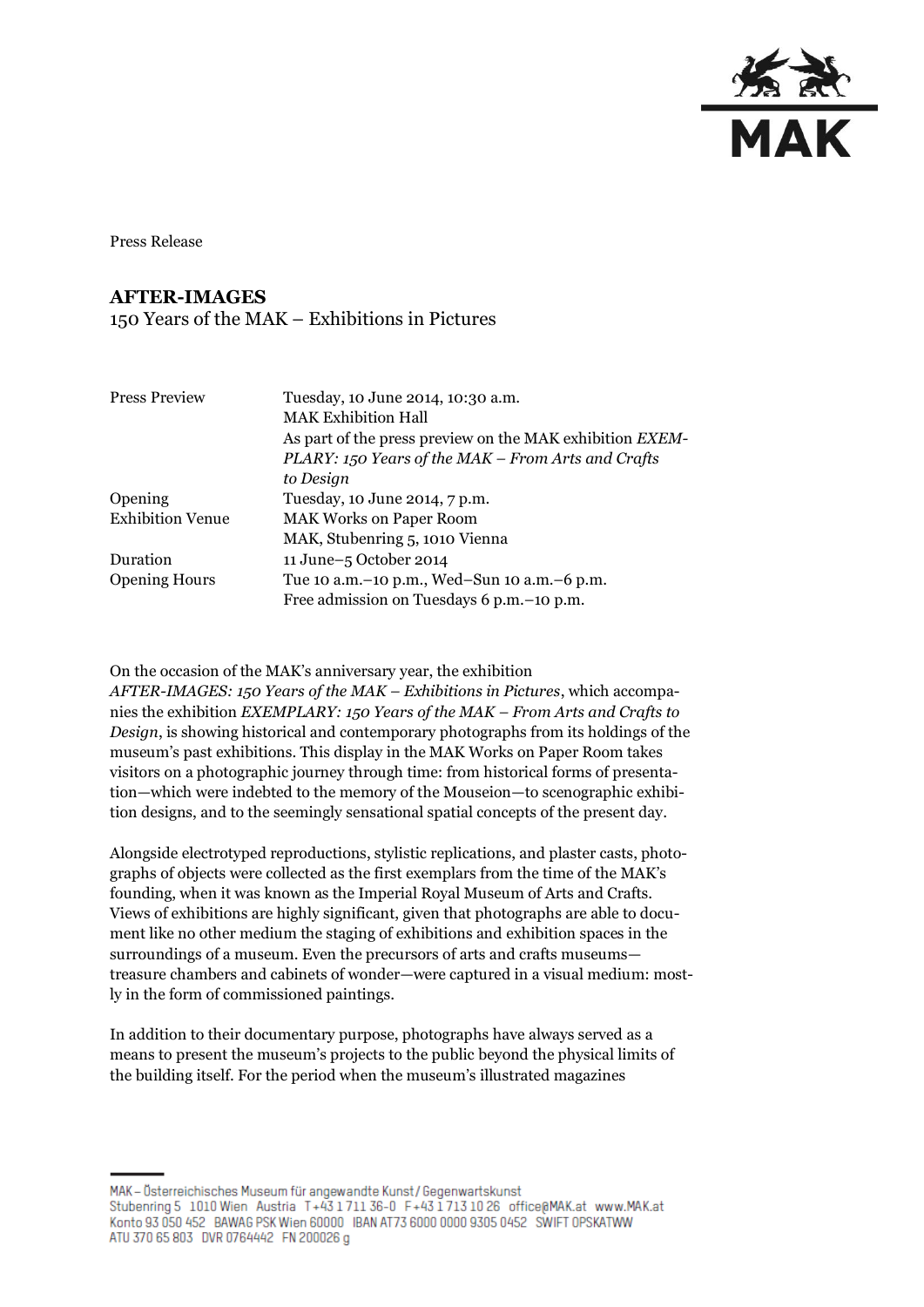

*Kunst und Kunsthandwerk* [Art and Arts and Crafts] (1897–1921, which replaced the unillustrated *Mittheilungen des k. k. Österreichischen Museum für Kunst und* Industrie [Announcements from the Imperial Royal Austrian Museum of Arts and Crafts]) and *Alte und moderne Kunst* [Old and Modern Art] (1956–1985) were published, the history of the MAK's exhibitions can be told almost entirely in pictures. The era of digital photography has provided new scope for documenting the staging of exhibitions and exhibition spaces.

*AFTER-IMAGES* ranges from historical projects—such as the series of winter exhibitions (around the turn of the 20th century) and room installations by the Österreichischer Werkbund in the 1930s—to sensational exhibition concepts like those realized for the MAK's solo exhibitions on Chris Burden, James Turrell, Jenny Holzer, and Anish Kapoor.

Press photos are available for download at MAK.at/press.